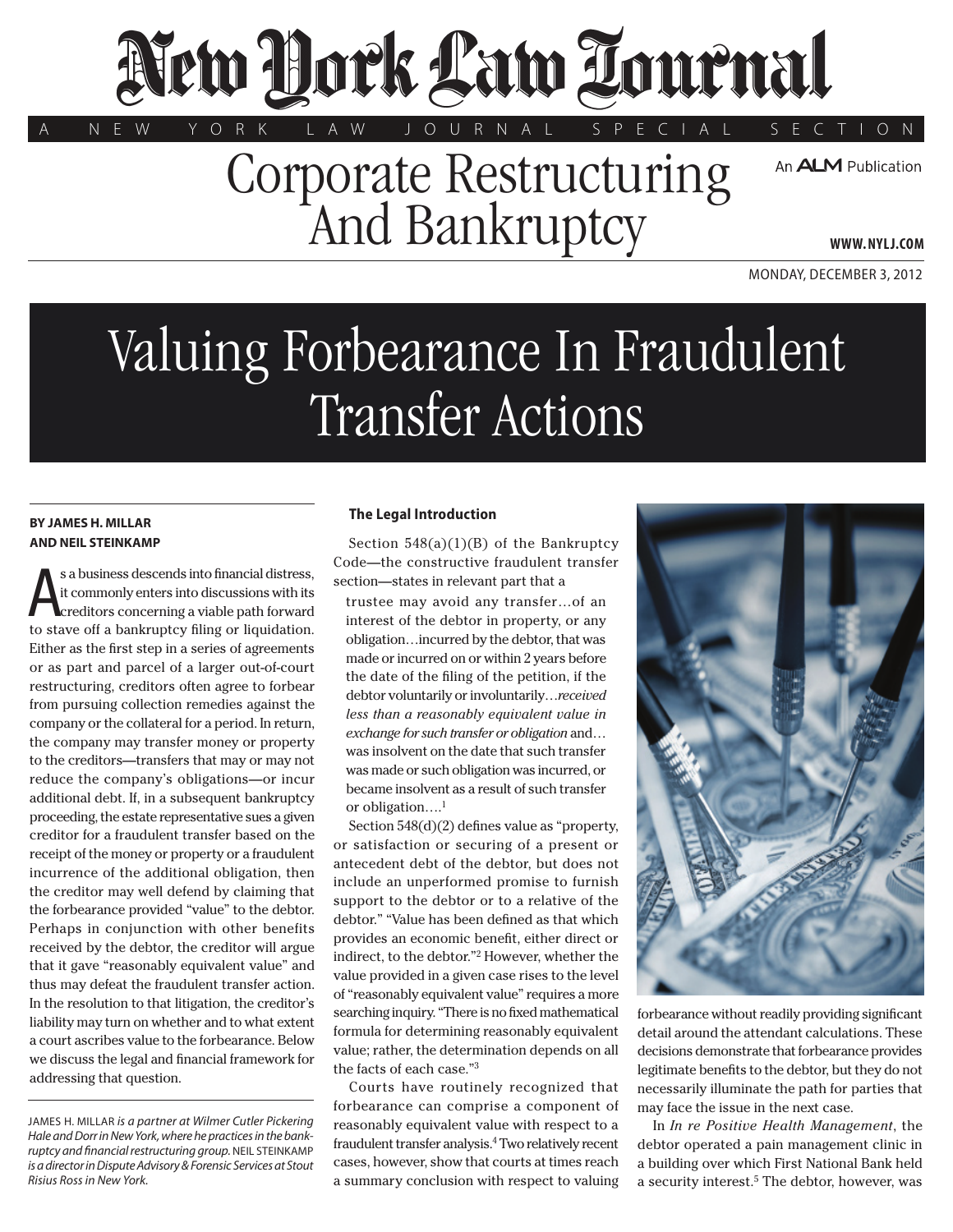not directly obligated on the mortgage debt to the bank; rather, the bank had a contractual relationship with a different entity.<sup>6</sup> Nevertheless, the debtor made prepetition transfers directly to the bank, which then did not pursue foreclosure or other collection efforts against the property.7 After the debtor filed for bankruptcy, the Chapter 7 trustee sued the bank to avoid the payments as fraudulent transfers.8

After a trial to the bankruptcy court, the trustee argued to the district court that the bank had received \$367,681.35 in prepetition payments, but the fair market rental value of the premises was only \$253,333.33.9 Thus, the bank only "gave value" to the extent of the rental value, and the difference between the payments and the rental value—the difference was \$114,348.02 should be avoided as a fraudulent transfer. The court disagreed, finding that the record at trial showed that the debtor had received value for the use of the building—that is, the rental value—and additional value in the form of the bank's forbearance from foreclosing on the property.10 That forbearance allowed the debtor "to engage in ongoing business operations to generate continued cash flow."11 Thus, while the court did not provide a detailed analysis, it necessarily concluded that the forbearance provided reasonably equivalent value to offset the \$114,348.02 in payments above and beyond the rental value.

In *In re Propex*, the debtor had entered into a prepetition secured credit agreement with various lenders.<sup>12</sup> Thereafter, on Jan. 26, 2007, the parties amended the credit agreement by waiving the debtor's obligations to comply with certain financial covenants for the fourth quarter of 2006 and relaxing the covenants for 2007 and the first quarter of 2008.13 In exchange, (i) the debtor made a \$20 million payment, and (ii) the interest rate on the credit facility was increased.14 After the debtor filed for bankruptcy, the committee brought suit alleging that the amendment was a fraudulent transfer because the debtor received less than fair consideration for the cash payment and interest rate increase.15

On a motion to dismiss, the court quickly concluded that the debtor had received reasonably equivalent value as a matter of law with respect to the \$20 million cash payment because that payment satisfied antecedent debt on a dollar for dollar basis.16 That conclusion is clearly correct as an application of black letter law. But the court also had to consider the other aspect of the transaction the interest rate increase.

With respect to the interest rate increase, the court found that the waiver of the financial covenants for the fourth quarter of 2006 and the relaxing of the covenants for the next five quarters constituted reasonably equivalent value as a matter of law for the increase in interest rate.17 The committee argued that the waiver and covenant relaxation had no value, as there was no chance that the debtor could comply with the financial covenants (even as modified).18 The court disagreed:

[T]he lenders could have declared Propex in default, demanded immediate payment on all its obligations, and pursued all the remedies available to them by virtue of the default. By agreeing to forbear and to relax the financial covenants, the lenders gave Propex "'breathing room'—an opportunity to avoid default, to facilitate its rehabilitation, and to avoid bankruptcy." The court holds that that opportunity constitutes reasonably equivalent value for the interest rate increase as a matter of law, irrespective of the fact that "[t]he 'breathing room' turned out to be short-lived."19

Interestingly, the court decided this issue on a motion to dismiss. It did not, however, set forth in its opinion how it valued the interest rate increase, on the one hand, or the "breathing room," on the other. Other courts may not be as willing to reach such conclusions without more quantitative analysis on the relative valuations.20 We thus turn to how valuation theory and methodology assist in determining the value of forbearance.

### **The Financial Introduction**

Greek orator Antiphon noted more than 2,000 years ago that "the most costly outlay is time." Hundreds of years later Benjamin Franklin transformed this into its common form when he wrote: "Remember that time is money. He that idly loses five shillings' worth of time loses five shillings, and might as prudently throw five shillings into the sea." Indeed, perhaps in no time in history has the adage "Time is Money" been more true than today.

However, if time is money, can the two be equated mathematically? Indeed, fundamental to valuation theory is the concept that an asset's value must incorporate the risks inherent from the passage of time. Value, generally, is the present value of expected future cash flows. To arrive at that present value, one must apply reasonable financial theory to compensate for the passage of time and the expectation

that there is risk in the outcomes that may be achieved in the future.

In the context of distressed businesses, there are often strategic risks that are faced and critical decision points. The results of these decisions may result in businesses surviving or failing. The efforts to restructure a business can involve many parties working together to preserve what value may exist in the business, or can be realized from its liquidation or sale. For lenders, one common consideration is forbearance—simply defined as "a refraining from the enforcement of something (as a debt, right, or obligation) that is due."21 However, conceptually, if the lender provides a business with forbearance, it must receive something in exchange of reasonably equivalent value. This, of course, raises the question: What is the value of forbearance. From the perspective of the debtor, one could ask "What would a buyer pay for this option in the market?" or "What would the company pay to secure this option?"22 Of course, the answer involves a complex analysis of specific facts and circumstances. A complete review of the methods utilized and information considered for such an analysis is certainly beyond the scope of this article. However, certain concepts and calculations are worth considering.

One of the complexities in determining the value of forbearance is that one must consider several perspectives and several potential outcomes. Put simply, the value of forbearance could be conceptualized as the difference between the present value of expected future cash flows if forbearance is provided and the same in the circumstance where forbearance is not provided. One could certainly interpret the opinions of the court in *In re Positive Health Management* and *In re Propex*, above, as reflective of this perspective. While the courts did not offer a mathematical or financial method to determine this value, they suggest that had the forbearance not been extended, the circumstances would have been very different, suggesting that value could be measured by the difference.

For these situations, valuation techniques can be employed that consider the decisiontree of reasonable outcomes. Decision tree valuation techniques can be employed in a wide array of circumstances, each having certain similarities:

- Real options<sup>23</sup>
- Valuation of claims arising out of litigation
- Valuation of contingent assets/liabilities

For each of these, the valuation practitioner typically considers certain assumptions or inputs to the calculation of value. While the specifics of